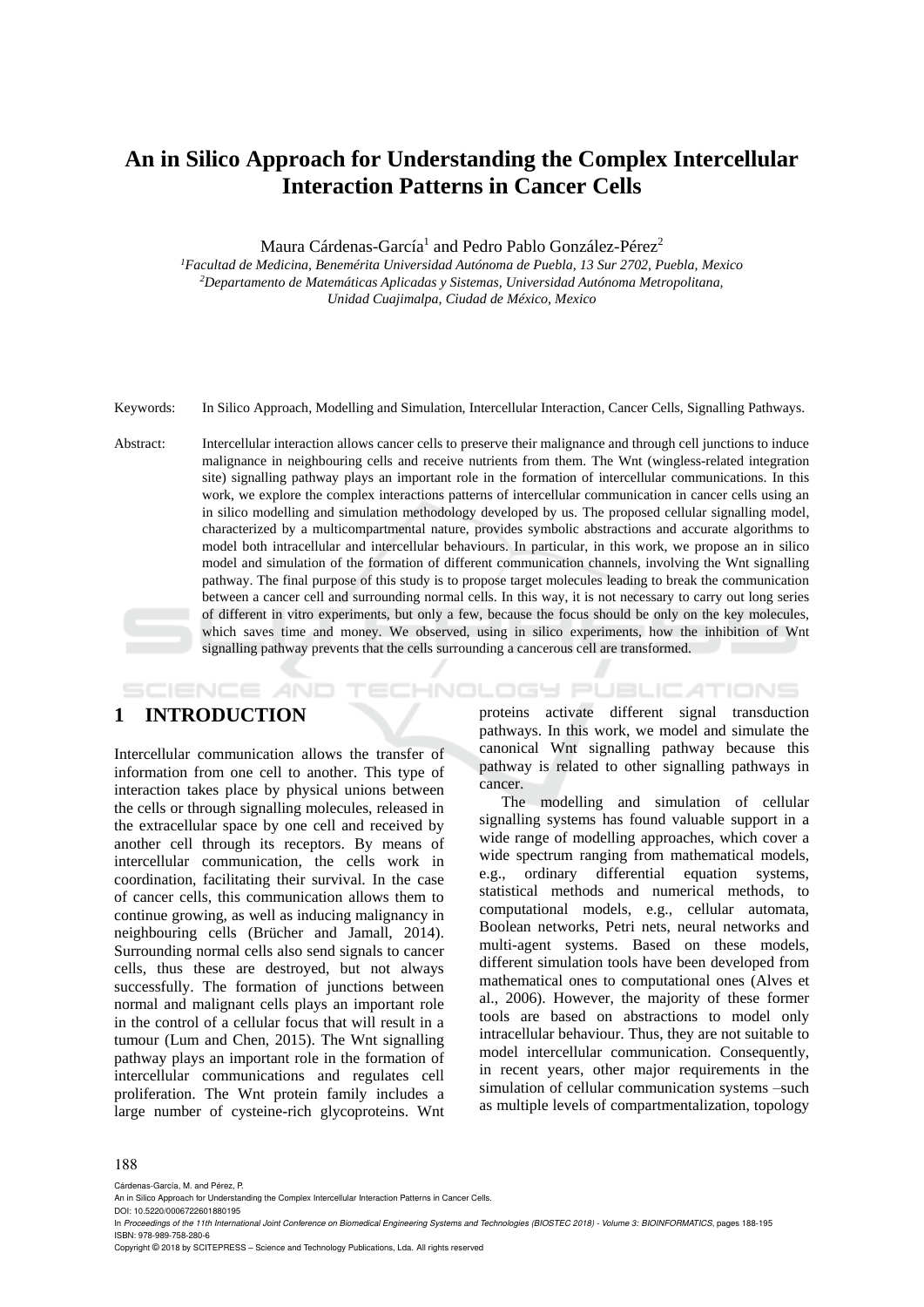and locality– have emerged, guiding the development of new computational models and tools. Notable examples of computational simulation tools supporting such features are Bio-PEPA (Ciocchetta et al., 2009), MCell (Kerr et al., 2008), COPASI (Hoops et al., 2006), Virtual Cell (Cowan, 2012) and CompuCell 3D (Swat et al., 2012).

In this work, we simulate and explore the complex interaction patterns of intercellular communication in cancer cells using an in silico modelling and simulation approach developed by us, and motivated by two key elements: 1) a tuple space-based model (Gelernter, 1985) for the representation of the signalling elements (i.e., reactions with their own kinetic parameters, and reactants with their concentrations) and 2) a control mechanism for the selection and execution of reactions based on the Gillespie's algorithm (Gillespie, 1971) –a stochastic simulation algorithm typically used to mimic systems of chemical/biochemical reactions in an efficient and accurate way. A significant characteristic of this in silico approach is its multicompartmental nature. Specifically, it is suitable to model cells in their "social context", along with all those biological mechanisms that involve two or more cells, that is essential in the scenario discussed in this work. The main idea behind of this in silico modelling and simulation approach is to provide a computational experimentation environment that complements and guides in vitro experimentation in intra and intercellular signalling networks.

In this work, we showed and discussed how this in silico modelling and simulation approach can be used successfully to understand and explore the intercellular communication between a cancer cell and normal cells and, consequently, to propose key molecules, which can be targeted to allow us to break the communication between cancer cells and surrounding normal cells.

# **2 MATERIALS AND METHODS**

### **2.1 The Multicompartmental Intercellular Signalling Model**

Here we introduce the key elements of the intra and intercellular signalling model, characterized by its multicompartmental nature. The proposed model provides the logical abstractions for the representation and manipulation of the signalling elements, i.e., reactions, reactants and products. As

mentioned earlier, the logical abstractions for the representation of the signalling elements are conceived from the notion of tuple and tuple spaces (Gelernter, 1985; González-Pérez et al, 2013), although the control mechanism for the selection and execution of the reactions is based in Gillespie's algorithm.

#### **2.1.1 Tuple Space-based Model for Representation of Signalling Elements**

Denote by  $C_i$ ,  $1 \le i \le m$ , the *i-th* cell belonging to the cellular group *G*, which is represented by a set of *n* tuple spaces (*TS*) such that:

$$
C_i = \{TS_{i1}, TS_{i2}, ..., TS_{in}\}\tag{1}
$$

Each tuple space  $TS_{ii}$ ,  $1 \le j \le n$ , is a set of tuples, where each individual tuple (*t*) represents a signalling element. Denote by *cr* a reaction, by *r* a reactant, and by *p* a product, therefore we have:

$$
\forall t \in TS_{ii}, 1 \le j \le n, t = cr, t = r, or t = p \quad (2)
$$

From (1) and (2) we have that any tuple *t* in any tuple space  $TS_{ij}$ ,  $1 \leq j \leq n$ , and therefore in cell  $C_i$ , represents either a reaction (*cr*), a reactant (*r*) or a product (*p*). Note that each  $TS_{ij}$ ,  $1 \leq j \leq n$ , represents a cell compartment, e.g., nucleus, mitochondria, cytoplasm, cell membrane, or even extracellular space, which guarantees the multicompartmental nature of the cell signalling model.

In order to simplify the notation, the subscripts corresponding to *cr*, *r* and *p* have not been considered in expression (2). However, it should be clear that each of these identifiers is accompanied by three sub-indices, the first refers to the set of spaces of tuples (cell), the second refers to the space of tuples (cellular compartment), and the third refers to the element itself (particular reaction, reactant o product).

Regarding representation of reactions, expression (3) provides the symbolic abstraction that allows to represent, and therefore manipulate, chemical reaction schemes commonly required when modelling cellular signalling systems, such as synthesis, decomposition, and standard equation for enzymatic reactions, as referred in expression (4) to (6), respectively.

$$
cr([[r_1, reqMol_1), (r_2, reqMol_2)], K, [(p_1, pm_1), (p_2, pm_2)]) \quad (3)
$$

where: *r1*, *r<sup>2</sup>* are reactants and *reqMol1*, *reqMol<sup>2</sup>* are the number of molecules involved of reactants  $r_1$ ,  $r_2$ , respectively; *K* is the reaction rate constant;  $p_1$ ,  $p_2$ are products and *pm1*, *pm<sup>2</sup>* are the number of molecules formed of products *p1*, *p2*, respectively.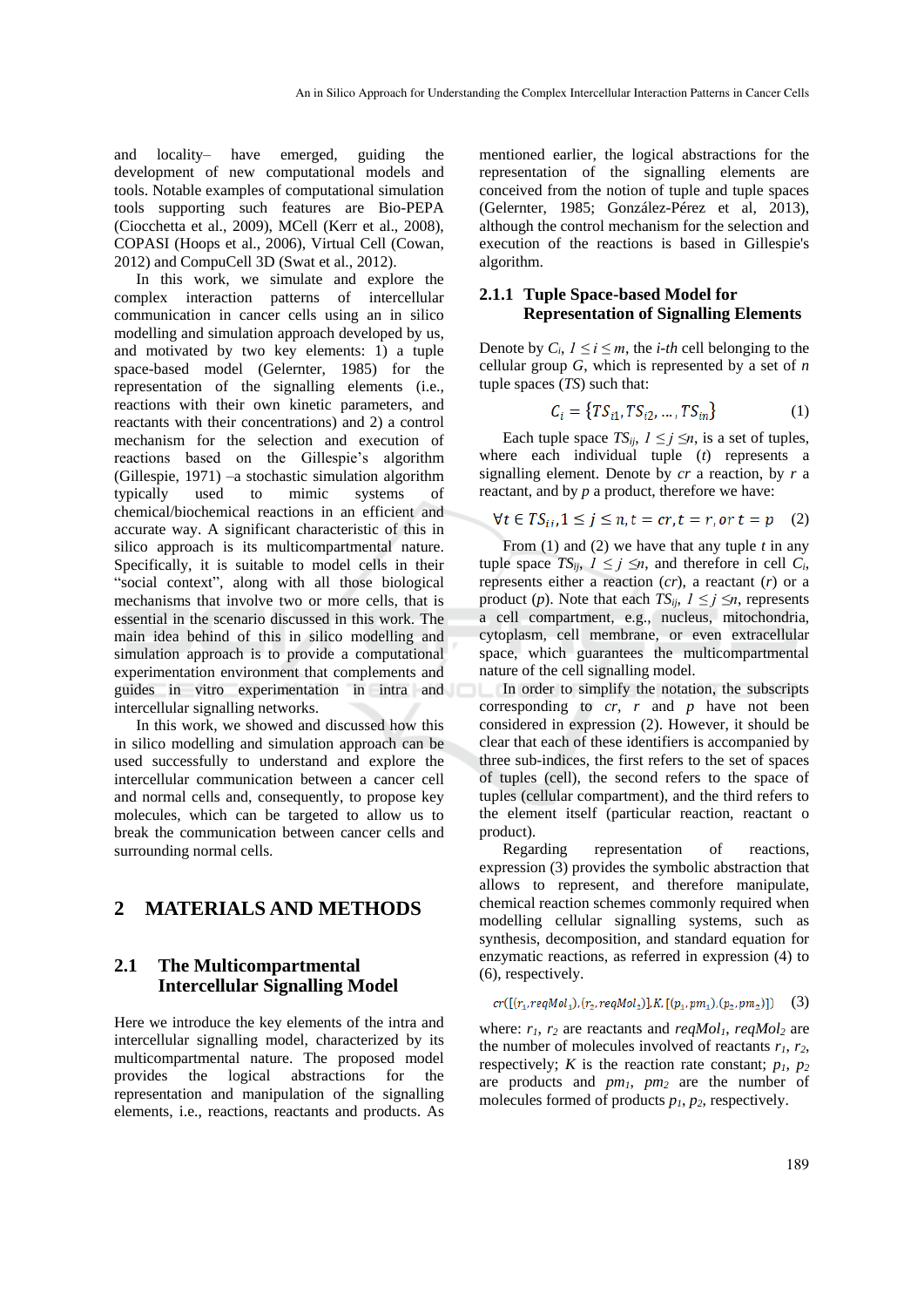$$
A + B \rightarrow AB \tag{4}
$$

$$
AB \to A + B \tag{5}
$$

$$
S + E \rightarrow P + E \tag{6}
$$

Let  $TS_{ii}$  and  $TS_{ik}$  be two neighbouring tuple spaces, which we represent by the tuple:

$$
neighbouring(TS_{ij},TS_{ik}), 1 \le j, k \le n, j \ne k \tag{7}
$$

Consider also that a tuple space can have at most two neighbours, given the type of biological system that we are modelling. As already established, a tuple space (*TSij*) models a particular cellular compartment. Thus, an example of tuple space with more than one neighbour is given by the "cellular membrane" tuple space, which has as neighbours the "extracellular space" and the "cytosol" tuple spaces.

The notion of neighbouring tuple spaces (expression (7)) plays a key role in our signalling model, since it allows us to establish that the products formed by a reaction *cr* belonging to a tuple space  $TS_{ii}$ , are translocated to another tuple space  $TS_{ik}$ , if and only if  $TS_{ii}$  and  $TS_{ik}$  are neighbours. In this way, the continuity of the signal transduction is guaranteed through all tuple spaces (cell compartments) that make up the cell *Ci*.

Then, returning to expression (3), if we require that one of the products formed, for example  $p_l$ , be translocated to the tuple space  $TS_{ik}$ , being  $TS_{ij}$  and  $TS_{ik}$  neighbours, then the tuple  $(p_1, pm_1)$ , located in the right part of the expression (3) will be replaced by the tuple (*translocate*(*p1*, *pm1*), *TSik*).

With regard to reactants and products involved in the reactions, both are also represented as tuples in the tuple space, through the symbolic abstraction provided in the expression (8).

$$
r(r_i, Mol_i) \tag{8}
$$

where  $r_i$  is the reactant and  $Mol_i$  is the number of available molecules.

#### **2.1.2 The Algorithm for the Selection and Execution of Reactions**

Once all the reactions and the reactants are modelled, then every reaction is explicitly simulated on the basis of the Gillespie algorithm. In detail, the main steps performed by the algorithm for the selection and execution of reactions, i.e., for starting and continuing cellular signal transduction, are summarized below:

1. Calculate the rate for each eligible reaction (*cr*) –see expression (3)– according to the expression:

$$
Rate = K * \prod_{i=1}^{2} {Mol_i \choose regMol_i}
$$
 (9)

where  $K$  is the reaction rate constant,  $Mol_i$  is the number of available molecules of reactant *ri*, and *reqMol<sup>i</sup>* is the number of molecules required of reactant *ri*.

The rate with which the reaction will be selected is equal to the rate of this reaction  $(K)$  –where  $K$  can be estimated as a measure of affinity or calculated from the maximum rate (*Vmax*) and the Michaelis constant  $(K_m)$ – multiplied by the product of the binomial coefficients of the available moles of each reactant involved in the reaction and the number of moles of this required by the reaction. If a reaction is not eligible for lack of any of the required reactants, then the rate (*Rate*) of this reactions will be zero.

- 2. Calculate the summation of the rates (*Rate*) of all eligible reactions, the resulting value is *RTot*.
- 3. Sort all eligible reactions by rate in a descending order.
- 4. Generate a random number ψ between 0 and 1.
- 5. From sorted list of eligible reactions, the *k-th* reaction is chosen if:

$$
\blacksquare \blacksquare \blacksquare \blacksquare \blacksquare \blacksquare \psi \leq \frac{\sum_{i=1}^{k} Rate_i}{RTot} \quad (10)
$$

Note, that the value of the summation is equal to 1 for the last reaction in the sorted list. So, if there are eligible reactions, then one of them will always be executed.

6. Generate a random number *τ* between 0 and 1. Stop the execution of the reactions for a time given by:

$$
Stop_{time} = \frac{-ln(\tau)}{RTot} \tag{11}
$$

The simulation proceeds choosing the next reaction to occur on the basis of a random number and its propensity function that is calculated based on the reaction rate and on the number of reactants. The time interval to update the simulation time is also computed step by step depending on a random number and on the sum of propensity functions of all reactions. The iteration of these steps (involving expressions (9), (10) and (11)) constitutes the simulation. The simulation concludes when there are no eligible reactions.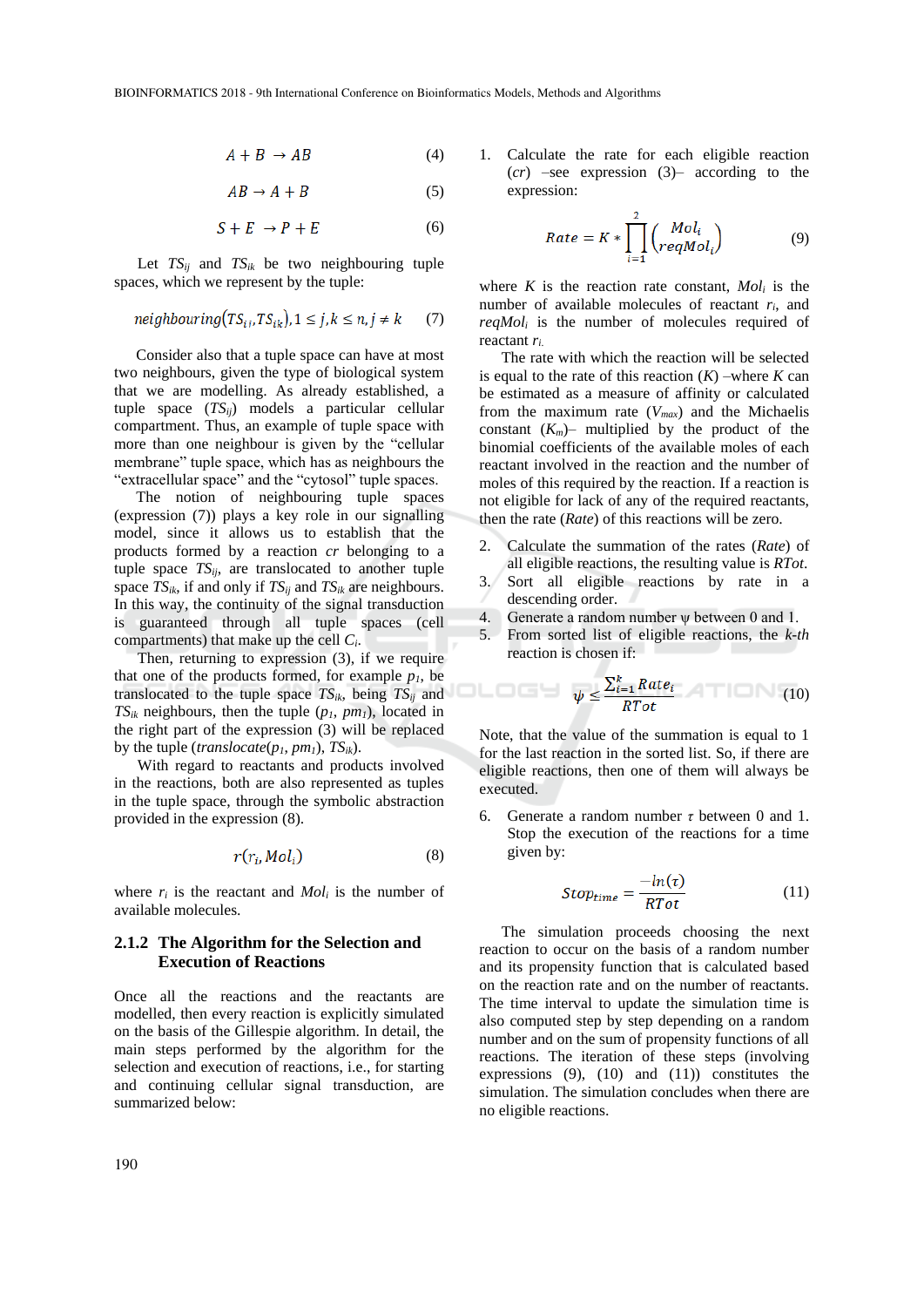## **2.2 The Computational Simulation Tool Associated with the Proposed Model**

The modelling approach proposed was integrated in Cellulat, an already existing computational simulation tool for signal transduction systems, developed by us (González-Pérez et al., 2013; Cárdenas-García et al., 2016). Cellulat establishes in itself an integrated virtual environment for in silico experimentation on cellular signalling pathways and networks, strongly dependent on characteristics such as multi-compartmentalization, location and topology.

As a highly interactive application, Cellulat provides the user with a wide range of visual and interactive tools, to follow and feedback at every moment the signal transduction that takes place in the simulated signalling network.

It is important to note that all the elements required by the simulation –cellular structures and compartments, reactions with their kinetic parameters, and reactants with their concentration or number of available molecules– are written or recorded in the same written language used when describing these elements; it is the simulation tool

itself that will translate them into logical abstractions based on tuple spaces, previously introduced. Figure 1 shows the key phases in the creation and execution of a simulation using Cellulat.

Cellulat (in its Executable Jar File version) can be either executed or downloaded from the bioinformatics website of our research group at http://bioinformatics.cua.uam.mx/node/10. The instructions required for the download can be consulted on this website.

#### **2.3 The Methodological Approach**

The methodology followed in this work is based on a continuous bidirectional feedback between the in silico modelling and simulation approach and theoretical and experimental knowledge. That is, the proposed multicompartmental intercellular signalling model and the results of its associated computational simulation should provide valuable support to guide in vitro experimentation; while the results of theoretical and experimental research should lead to both the improvement of the model and the design of the most appropriate in silico experiments.



Figure 1: Sequence of the major activities carried out during the creation and execution of a cell signalling simulation using Cellulat.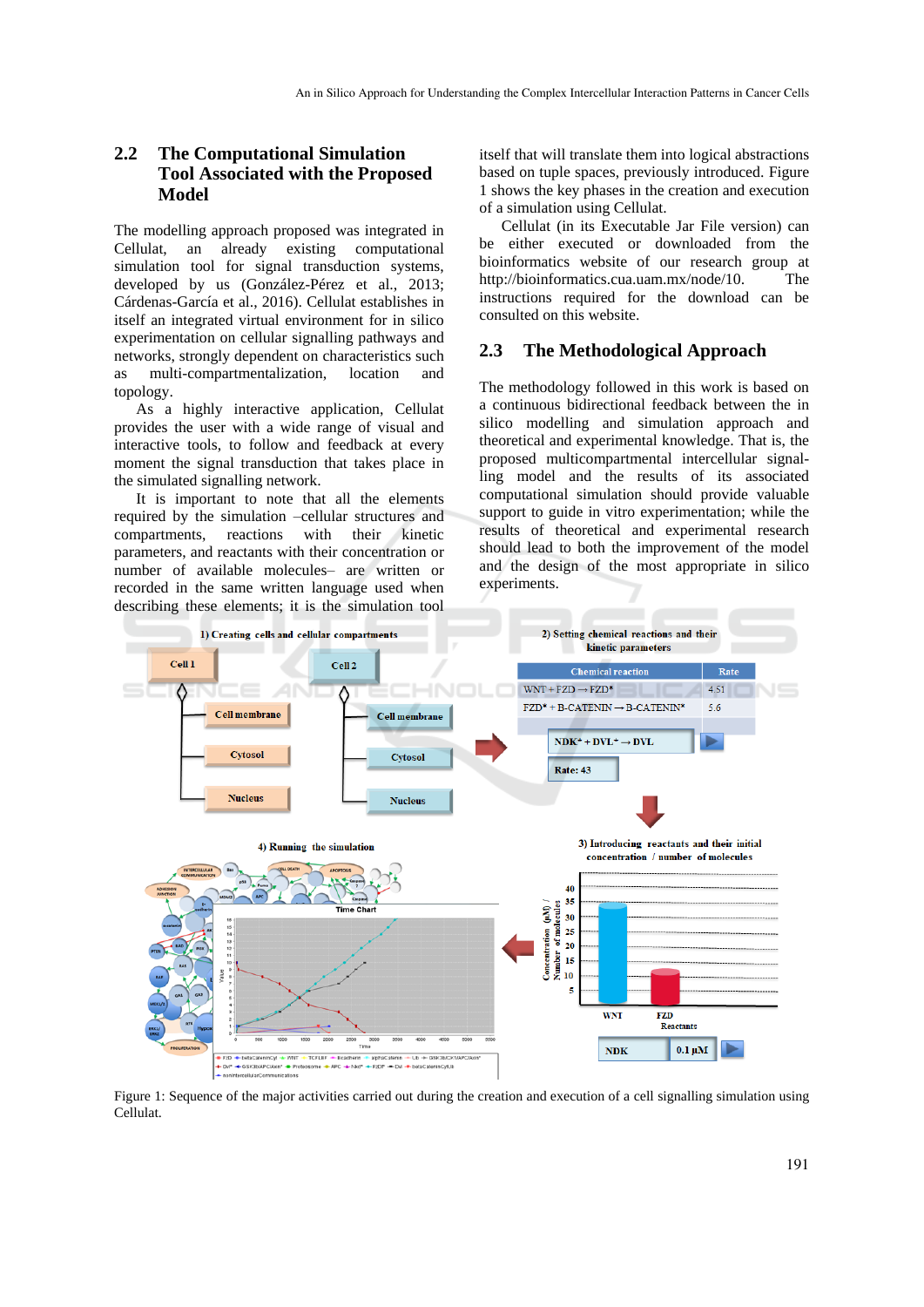The main phases involved in this methodology are summarized below:

Modelling phases:

- 1. Modelling the integrated Wnt signalling pathways.
- 2. Taking into account the model developed in phase 1, define the cellular structures and compartments involved in the signalling and, for each of these, the list of reactions and reactants located there.

Simulation phases:

- 3. Creating cellular compartments.
- 4. Setting reactions and their kinetic parameters.
- 5. Introducing reactants and their available concentration o number of molecules.
- 6. Design the in silico experiments.
- 7. Running the simulation.
- 8. Visualize simulation execution.

Analysis phases:

- 9. Analysis of simulation execution.
- 10. Feedback between the in silico modelling and simulation approach and theoretical and experimental knowledge.

#### **3 RESULTS**

### **3.1 The Integrated Model of Wnt Signalling Pathways**

Figure 2 shows, as first result, a simplified version of Wnt signalling pathway model proposed by us, to be simulated using the in silico approach previously presented and following the methodology described above. As can be seen in Figure 2, β-catenin is the central part in this pathway, interacting with Ecadherin and α-catenin proteins. We have integrated into the model the canonical and non-canonical pathways as well as Notch (Borggrefe et al., 2016), Hedgehog (Shimizu and Nakagawa, 2015), and Hypoxias (Grunsven and Vlierberghe, 2014) ones. On the other hand, we will also consider, as the background of the model illustrated in Figure 2, other previously modelled signalling pathways with which the Wnt signalling path intersects, such as EGF/MAPK/JAK-STAT (González-Pérez et al., 2003), PI3K (González-Pérez et al., 2013) and caspases (Cárdenas-García and González-Pérez, 2013). In Table 1 can be observed some examples of signalling elements –reactions and reactants– defined as part of the integrated model of Wnt signalling pathways. Note that both types of cells (normal and cancer cells) exhibit the same signalling elements to form communication channels.



Figure 2: A simplified version of Wnt signalling pathway modelled in this study. Red arrows indicate inhibition relationships and green arrows indicate activation relationships.

# **3.2 The Simulation of the Wnt Signalling Pathways**

As can be seen in Figure 3, the simulation is ready for execution. That is, cellular compartments, reactions and reactants have been created from the Wnt signalling pathway model, which has been conceived and verified as initial phase of our methodological approach.

The simulated Wnt signalling network is made up of 146 nodes representing reactants, 12 nodes representing cell processes, such as adhesion junction, proliferation, apoptosis and cell death, and 204 arcs representing reactions between the involved nodes. Table 1 shows some reaction examples. The overall signalling network extends across 5 cell compartments (i.e., extracellular space, cell membrane, cytosol, mitochondria and nucleus) comprising key cellular signalling pathways involved in growth and metabolism leading to survival, proliferation, tumour progression and cell death, as well as integration with the formation of intercellular interactions (i.e., EGF/MAPK/JAK-STAT, PI3K/AKT and caspases signalling pathways).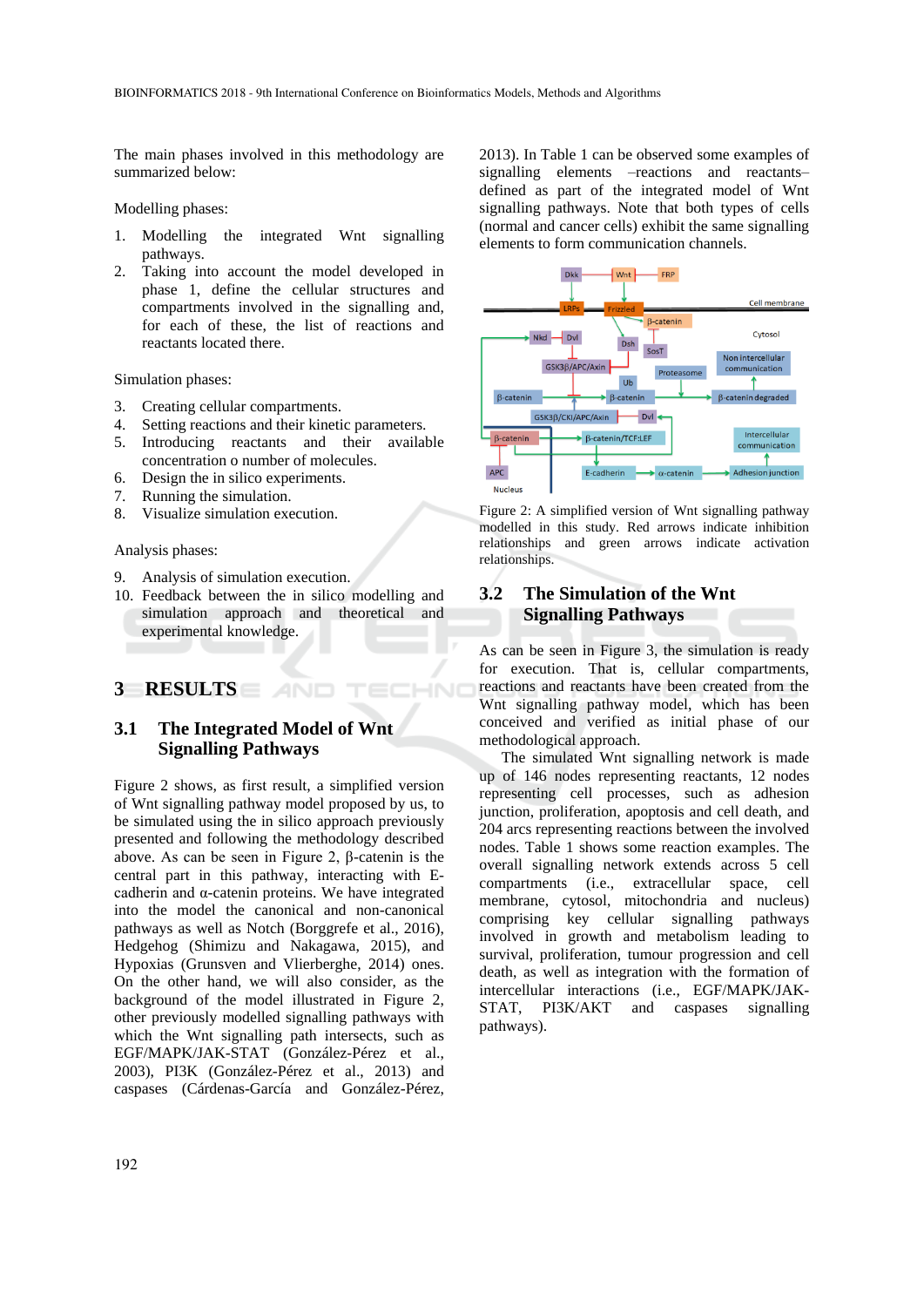| Cellular         | Reaction                                   | Vmax | Reactant         | Reactant        | Reference             |
|------------------|--------------------------------------------|------|------------------|-----------------|-----------------------|
| compartment      |                                            |      |                  | Conc. $(\mu M)$ |                       |
| Extracellular    | $WNT + FZD \rightarrow FZD^*$              | 4.51 | <b>FZD</b>       | 12              | (Lee et al., 2003)    |
| space / membrane |                                            |      | <b>WNT</b>       | 33              |                       |
| Cytosol          | $FZD^* + \beta$ -CATENIN ->                | 5.6  | $\beta$ -CATENIN | 0.001           | (Hernández et al.,    |
|                  | $\beta$ -CATENIN <sup>*</sup>              |      |                  |                 | 2012)                 |
| Cytosol          | $NDK^* + DVL^* \rightarrow DVL$            | 43   | <b>NDK</b>       | 0.1             | (Blaheta et al. 2005) |
|                  |                                            |      | <b>DVL</b>       | 0.01            |                       |
| Cytosol          | $APC^*$ + $\beta$ -CATENIN <sup>*</sup> -> | 12   | <b>APC</b>       | 0.4             | (Blaheta et al. 2005) |
|                  | <b>B-CATENIN</b>                           |      |                  |                 |                       |
| Cytosol          | $\beta$ -CATENIN <sup>*</sup> + TCF-LEF -> | 33   | <b>TCF-LEF</b>   | 8               | (Hernández et al.,    |
|                  | $\beta$ -CATENIN <sup>*</sup> /TCF-LEF     |      |                  |                 | 2012)                 |

Table 1: Examples of signalling elements –reactions and reactants– defined as part of the integrated model of Wnt signalling pathways.



Figure 3: Cells, cell compartments, reactions and reactants have been created as the initial components required by the simulation of Wnt signalling pathways. Signalling elements, e.g., proteins and enzymes, are represented by solid blue spheres. Each signalling element is identified by its name (acronym). Red arrows indicate inhibition relationships and green arrows indicate activation relationships.

#### **3.3 An Overview of the in Silico Experiments**

The simulated intercellular communication scenario consisted of two cells: a cancer cell and a normal cell. The simulated cell junctions in cancer cell are used to share information with the normal cell. The goal of the designed in silico experiments was to find proteins that prevent the formation of gap junctions and leave the cancer cell uncommunicated.

The early in silico experiments carried out consisted of running the simulation through a series of combinations among the concentrations of several target proteins. e.g., FZD, NDK, DVL, DSH and

APC. After a series of possible arrangements, i.e., increasing or decreasing the concentration, or even removing the protein, we selected two proteins, APC and NDK.

To determine the necessary concentration of APC or NKD to prevent the formation of intercellular junctions, experiments were designed using concentrations of APC or NDK with the lowest concentration of 0.001 μM and the highest concentration of 1000 μM, i.e., 0.001, 0.1, 1, 10, 100 and1000 μM.

We observed that the increase in the concentration of APC or NKD leads to degradation of β-catenin in early stages of simulated signal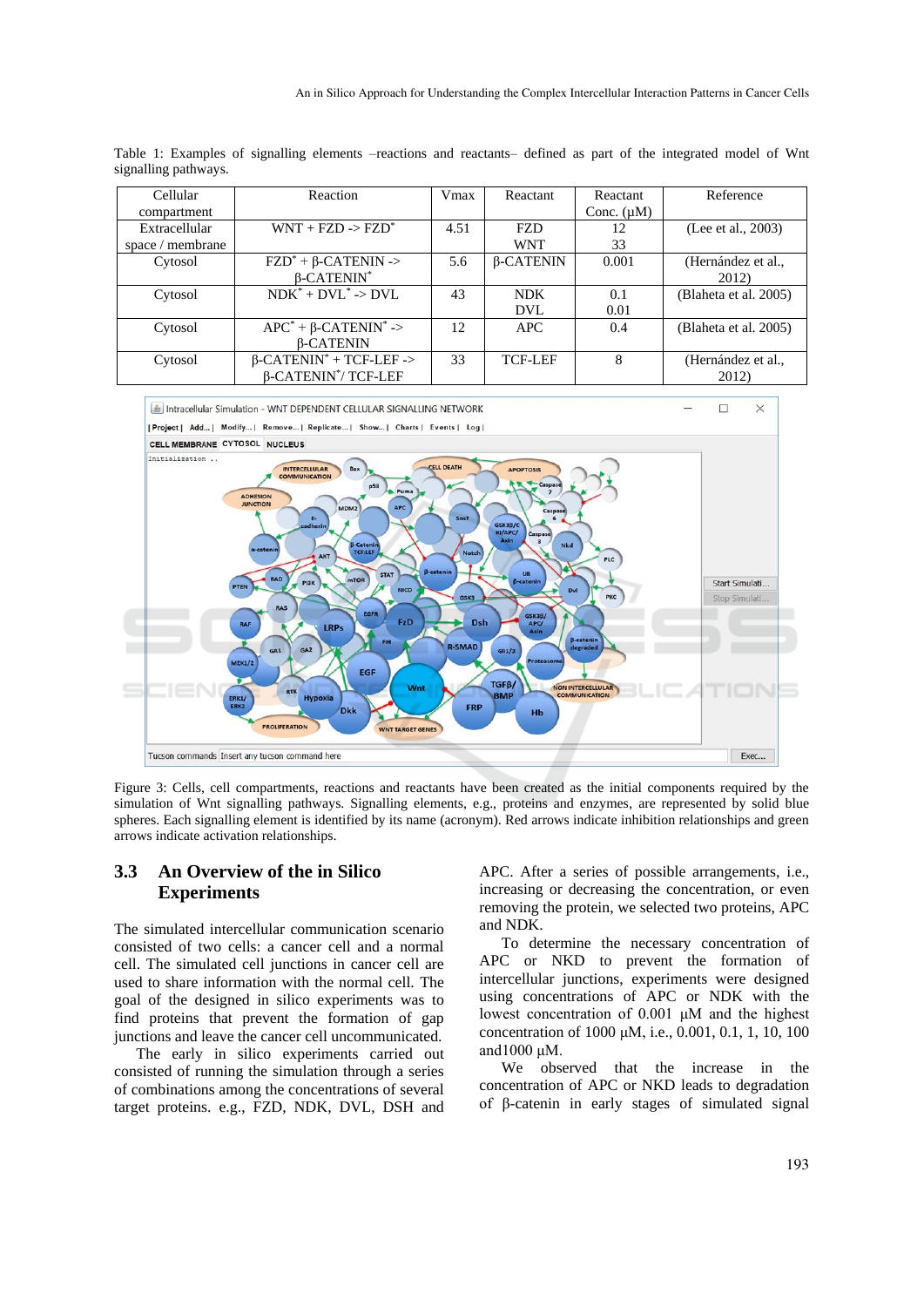transduction, thus preventing the formation of intercellular junctions. Regarding APC, at a concentration of 0.01 μM, it was observed that β-Catenin disappears at 1,000 milliseconds (ms) and DVL at 3,000 ms (see Figure 4). Concerning NKD, at a concentration of 0.001 μM, the disappearance of β-catenin and DVL is observed at 1000 ms, although their disappearance is even faster (500 ms) when using a concentration of 0.01 μM.

# **4 CONCLUSIONS**

The in silico modelling and simulation approach allowed us to observe, that increasing the concentration of APC and NKD inhibits the Wnt signalling pathway, preventing the formation of intercellular junctions, since the β-CateninCyt is destroyed and disappears. In silico experimentation help us to determine the appropriate concentration of these target molecules.

To carry out the experiments in cancer cells, we use concentrations of 0.1 μM for both NKD2 and APC. Using this concentration, β-CateninCyt quickly disappears, and thus the formation of gap junctions is avoided. Thanks to in silico experiments we found two target proteins involved in the intercellular communication channels and we observed that their inhibition can stop cancer development. The next step is to use this result to

guide the in vitro experiments, which in turn will feedback the in silico modelling and simulation approach proposed here.

The model of intercellular communication in cancer cells evolved meaningfully, from the first versions to later version, after multiple theoretical/experimental feedbacks which allowed to solve the following problems that emerged during the execution of the associated simulation:

1) the earliest models of intercellular communication in cancer cells did not include all the required reactions, particularly negative feedback (or balancing feedback), and 2) the estimated reaction rate constant of some reactions did not meet the required value, avoiding that such reactions were executed at the appropriate time by Gillespie's algorithm, resulting that some slower reactions were executed before the faster reactions.

As part of our future work, 1) we will increase the size and complexity of the Wnt signalling network, including other Wnt cross talk pathways, since if we are able to understand, explore and control this cellular signalling network, then tissue invasion and metastasis can be avoided, 2) larger intercellular communication systems (i.e., 3 o more cells) will be simulated for verifying how the proposed approach scales with the system size, and 3) we will use other related simulation tools, such as MCell (Kerr et al., 2008) and Virtual Cell (Cowan et al., 2012) for comparison with Cellulat.



Figure 4: APC at a concentration of 0.01  $\mu$ M. After a series of possible arrangements, we selected two proteins: APC and NKD. The APC protein is part of the complex that favors the ubiquitination of β-catenin, and therefore its destruction. If there is no β-catenin, there is no union formation. This is still observed using an APC concentration of 0.001 µM, β -catenin and DVL disappear around 2500 milliseconds. At this point only the Wnt receptor remains present. On the chart, the x-axis represents the time in millisecond, and the y-axis represents the concentration of reactants (scaled by 10) in micromolar.